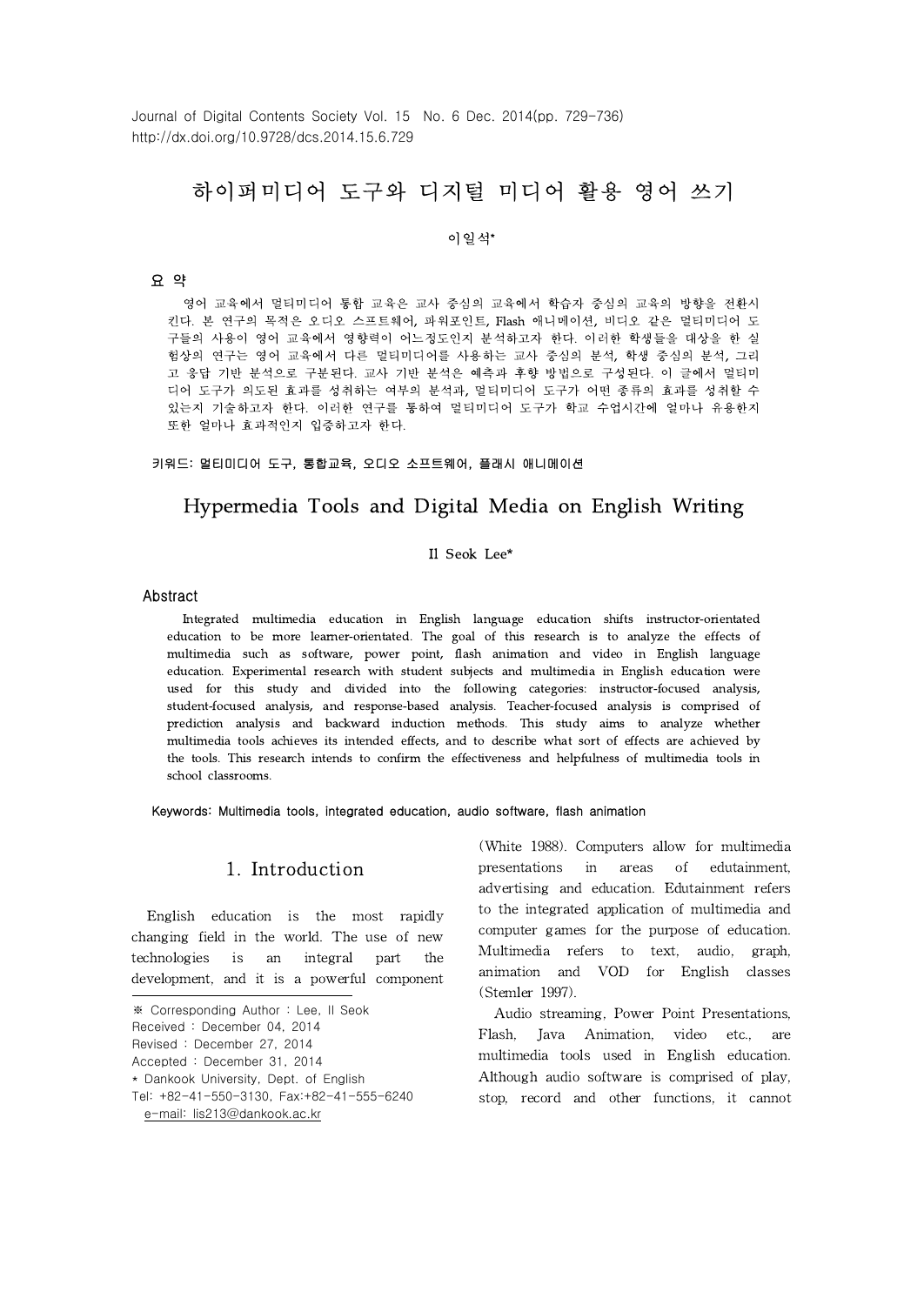achieve the visual effects of images or animation. PPT can feature text and images, and audio files can be added as needed. Flash animation also features text, audio, images and can also include animation. Video can be viewed using a media player. The definitions were provided to aid understanding of the conversation.

Multimedia plays a very important role in second language acquisition, and multimedia tools are widely used for second language learners. Overhead projectors, video data projectors, video, Internet, and other management software programs may be used.

Overhead projectors are used as a visual tool to display information to students. Content material or diagram and images may be shown to students, and videos or data projectors are commonly used for the same purpose.

The advantages of using technologies greatly outweigh the disadvantages. Rather than curriculum-based classes, classes encourage interaction and communication with students using a complex combination of texts, images, sounds and videos that plays an important role in English education.

This study aims to analyze whether multimedia tools achieves its intended effects, and describe what sort of effects are achieved by which tools. This research intends to confirm the effectiveness and helpfulness of multimedia tools in school classrooms

# 2. Use of Multimedia Technology

Multimedia in the classroom is no longer a choice but a necessity. It allows the instructor to teach in diverse methods and display much information, and it promotes learning. It can save time and energy and students are more able to focus in class. Both instructors and students are familiar with audio streaming, PPT, animation, video and other multimedia tools, which can all be used for pronunciation, vocabulary lessons, reading and writing ability, and so on.

study aims to analyze whether multimedia tools achieves its intended effects, and describe what sort of effects are achieved by which tools. This research intends to confirm the effectiveness and helpfulness of multimedia tools in school classrooms



(Figure 1) The Presentation Of Digital Media

The usage of the multimedia tool and its effectiveness depends on the characteristics of each tool. This research conducts an empirical analysis on selected multimedia tools and their usage related to content, presentation, and usefulness.

Prediction analysis is conducted prior to the multimedia tools. Backward induction is conducted after multimedia tools have been used in the classroom. Usefulness, adaptability, clarity, flexibility, capability of the technology, etc. were analyzed in detail. Student-focused research is useful to evaluate the usefulness of such tools in learning. Response-based research is divided to pre-testing and post-testing. Scores help analyze the actual results of multimedia tool usage.

#### 2.1 Research Organization

The empirical research of this study is comprised of two areas, student-focused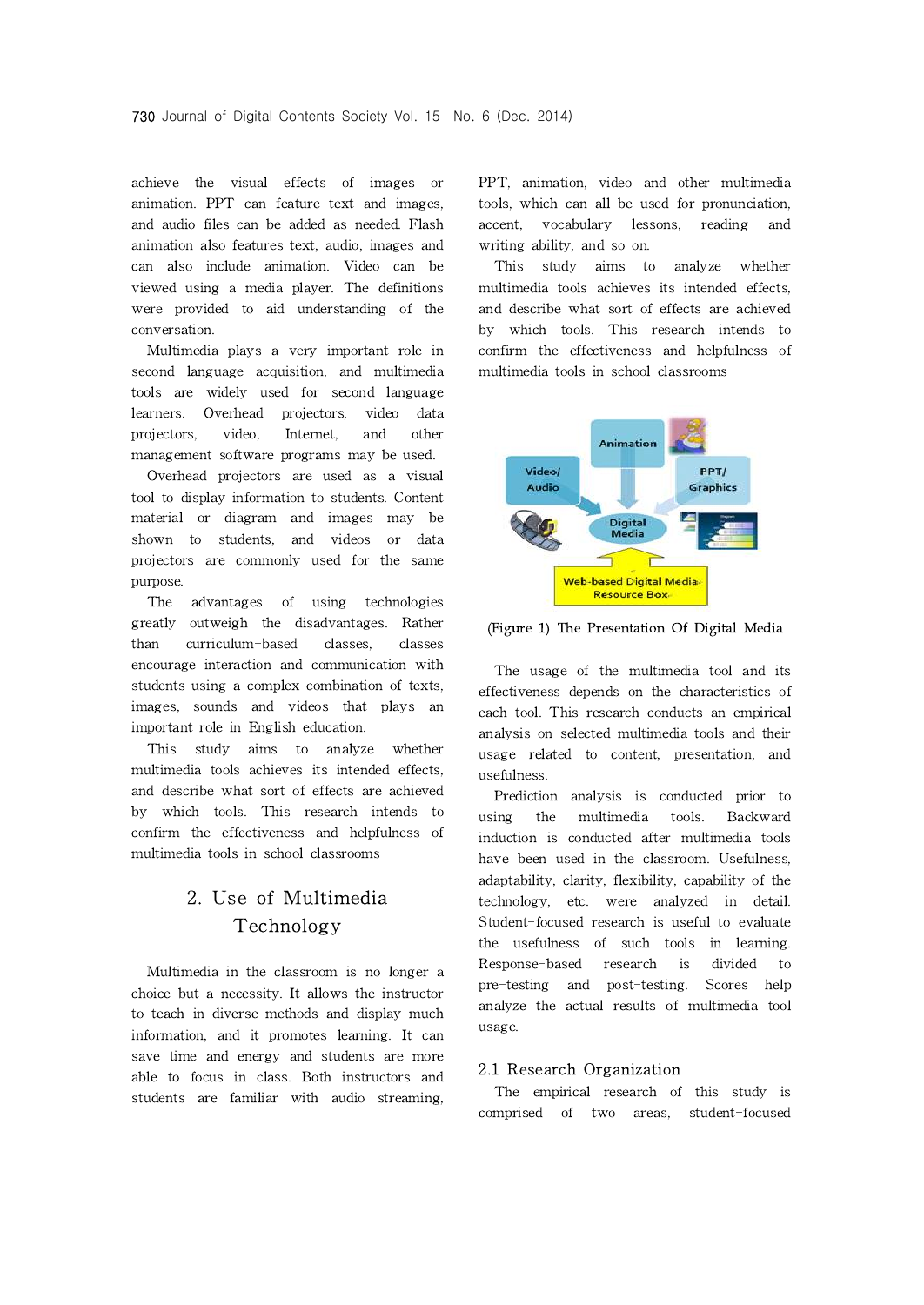research analysis and instructor-focused analysis. This study investigates whether the multimedia tools were used appropriately in relation to the goals of the class, the student's abilities, surveys the level of student satisfaction with multimedia tools and how much multimedia tools contributes to improvement of students' grades.



(Figure 2) The effectiveness of multimedia tools used in class

The four audio software tools, PPT, Flash Animation, and video were applied within the classroom and then analyzed. Two types of surveys were developed for instructor-focused research. The first survey contained 10 questions to perform a predictive analysis, the second survey also contained 10 questions to perform the backward induction analysis. The feedback questionnaire is used to collect student opinion related to multimedia tool usage. Pre-test and post-test was conducted before and after multimedia use.

Both questionnaires consist of yes/no questions, and the student feedback questionnaire was also comprised on yes/no question.

#### 2.2 Class application and evaluation

The percentage of students and teachers that responded positively were compared and analyzed to the percentage of students and teachers that responded negatively. The difference between the pre-test and post-test results were calculated to evaluate the actual results. As the questionnaire was comprised of yes/no questions, the percentage of students and teachers that responded positively was calculated as n=20 values.

The questionnaire used in this survey currently has effectiveness. The standard measure is given simultaneously as the test value.

The test value evaluates the students' current grammar, vocabulary, pronunciation, speaking skills and accuracy. Pre-test and post-test are conducted at regular intervals. This test is repeated thus the average value is calculated as the reliability.

The multimedia tool of audio software is designed to improve students' pronunciation. It includes the functions of drop-down menu, main page, previous page, restart option, audio play functions (play, pause, stop), record, and comparing voices of students and teachers. It is possible for students to view and to listen to the text. In addition, students may speak and record their voices.

Power Point presentation is designed to improve the students' vocabulary. On each of the 46 slides, a combination of text and image is presented. The module has a series of topics, and each concept is explained using examples that satisfy the visual learner. This appropriate and highly effective for self-study and for different learning styles of learners.

Multimedia flash animation is designed to teach the students grammar. This is comprised on the color interface of the lower portion with the three options of home, memo and close window. The animation characters feature features, male and female students. The menu lists all the grammar topics discussed in the module. First, the definition is explained, followed by examples given in subsequent order.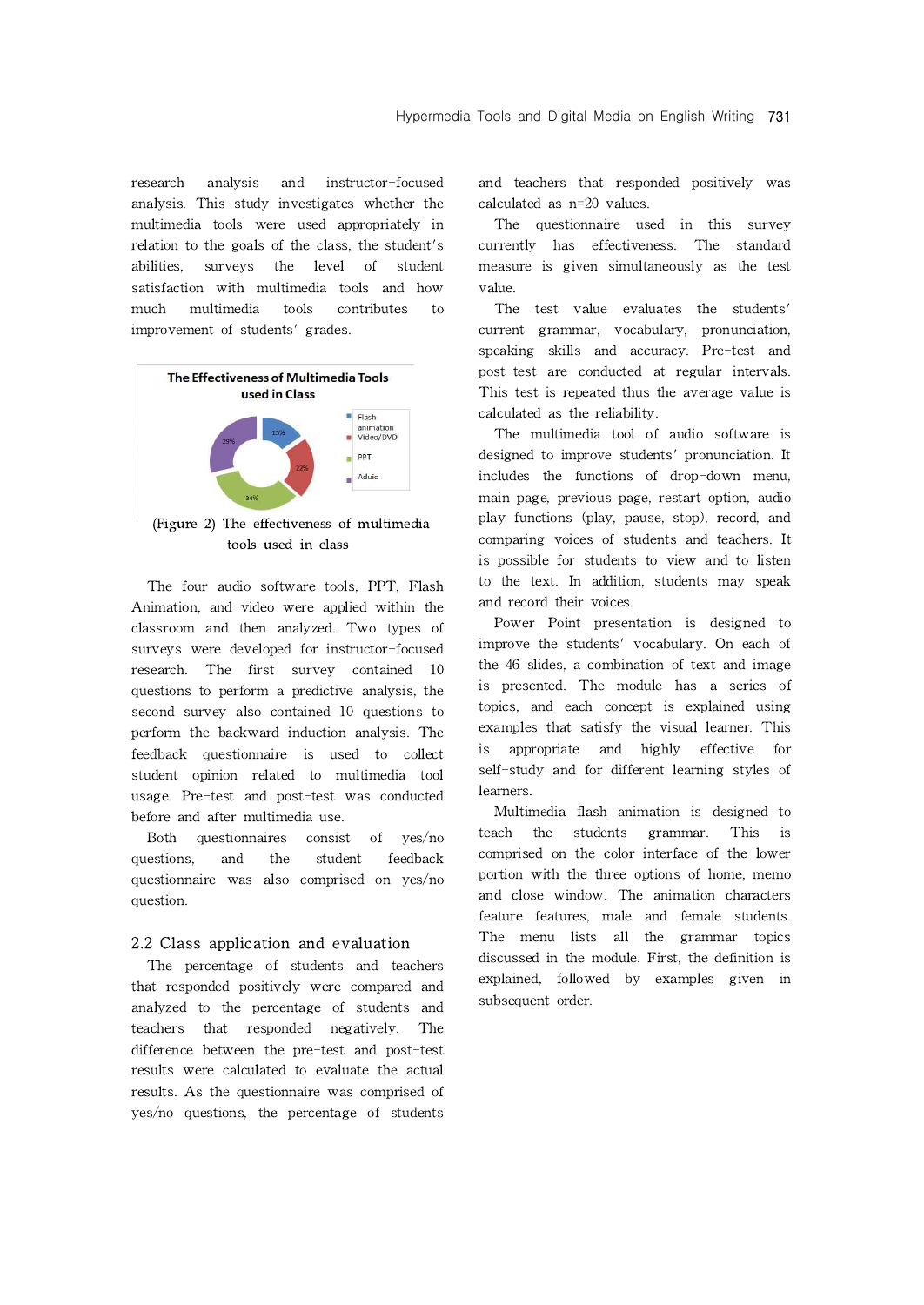|                                             | Pre- | $post-$ | Improveme      |  |  |
|---------------------------------------------|------|---------|----------------|--|--|
|                                             | test | test    | nt in learning |  |  |
|                                             |      |         | after          |  |  |
|                                             |      |         | multimedia     |  |  |
|                                             |      |         | lessons        |  |  |
|                                             |      |         |                |  |  |
| Urban                                       | 56%  | 88%     | 32%            |  |  |
| areas                                       |      |         |                |  |  |
| Metropolit                                  | 47%  | 72%     | 25%            |  |  |
| an area                                     |      |         |                |  |  |
|                                             |      |         |                |  |  |
| Rural                                       | 22%  | 40%     | 18%            |  |  |
| areas                                       |      |         |                |  |  |
| $\sqrt{n+1}$ as $\sqrt{n}$ and $\sqrt{n+1}$ |      |         |                |  |  |

<Table 1 > Learner's Test Results on Multimedia Use for Improvement

Students from metropolitan areas scored an average of 56% for the pre-test and 88% for the post-test. The scores improved 32% after using multimedia tools. Students from the capital scored 47% before the test and 72% post-test, with a 25% improvement. Students from rural areas scored 22% for the user's pre-test and scored 40% for the post-test, showing an improvement of approximately 18%.

Video is designed to improve the communication skills of students. Videos can be played using Winamp, VLC media player, Window media player. Subtitles displayed at the bottom of the video help to understand the audio.

# 3. Hypermedia Tools in Reading Hyper and Print Text

Not only does it refer to plain text but also audio, video, image and similar forms of multimedia hypertexts with hyperlinks to media. In other words, hypermedia refers not only to text containing a hyperlink, but other types of media that contain hyperlinks, such as audio, video or moving images. Hypermedia is a conjunction where hypertext meets multimedia. Each individual component of hypermedia documents is interactively connected.

## 3.1. Navigational decisions and encoding

Hypertexts are text or graphics derived under the control of the learner in a computer-learning environment. The concept on a hypertext is comprised of text information and visual (image) information, and diverse types of information of hypermedia. That is, hypertexts include text, audio, words, animation, video, etc. Therefore, in principal, when excluding the differences between the information types, there is no difference between hypertext and hypermedia. In fact, expanding the concept of hypertext to include hypermedia is garnering the interest of many theorists (Seyer, 1991;Conklin, 1988).

As a relatively recent field of study, adaptive hypermedia is a combination of hypermedia and user modeling. The adaptive hypermedia system involves a model of each purpose, preference, individual knowledge, etc. Using this model, it interacts with the user and adapts to meet the needs of the user.

Microsoft Viewer is used for English titles. However, Viewer is an English language based writing tool and in order for words to be distinguished, they need to be separated with spaces. This makes it difficult to use Viewer in Korean as there are many compound nouns and prepositions are written together with nouns. To address such issues, a writing toolspecifically for using within a Korean language environment called Geulteora (Geul-To-Ra) was developed.

### 3.2. The Technology of Hypermedia

The computer used in the study were all Pentium based 'Dell" computers. The website used for the hypertext portion of the study was 'readingonline.org' where the stimulus material for the hypertext portion of the study was accessed in original hypertext format. Multiple-choice questions provided visual cues,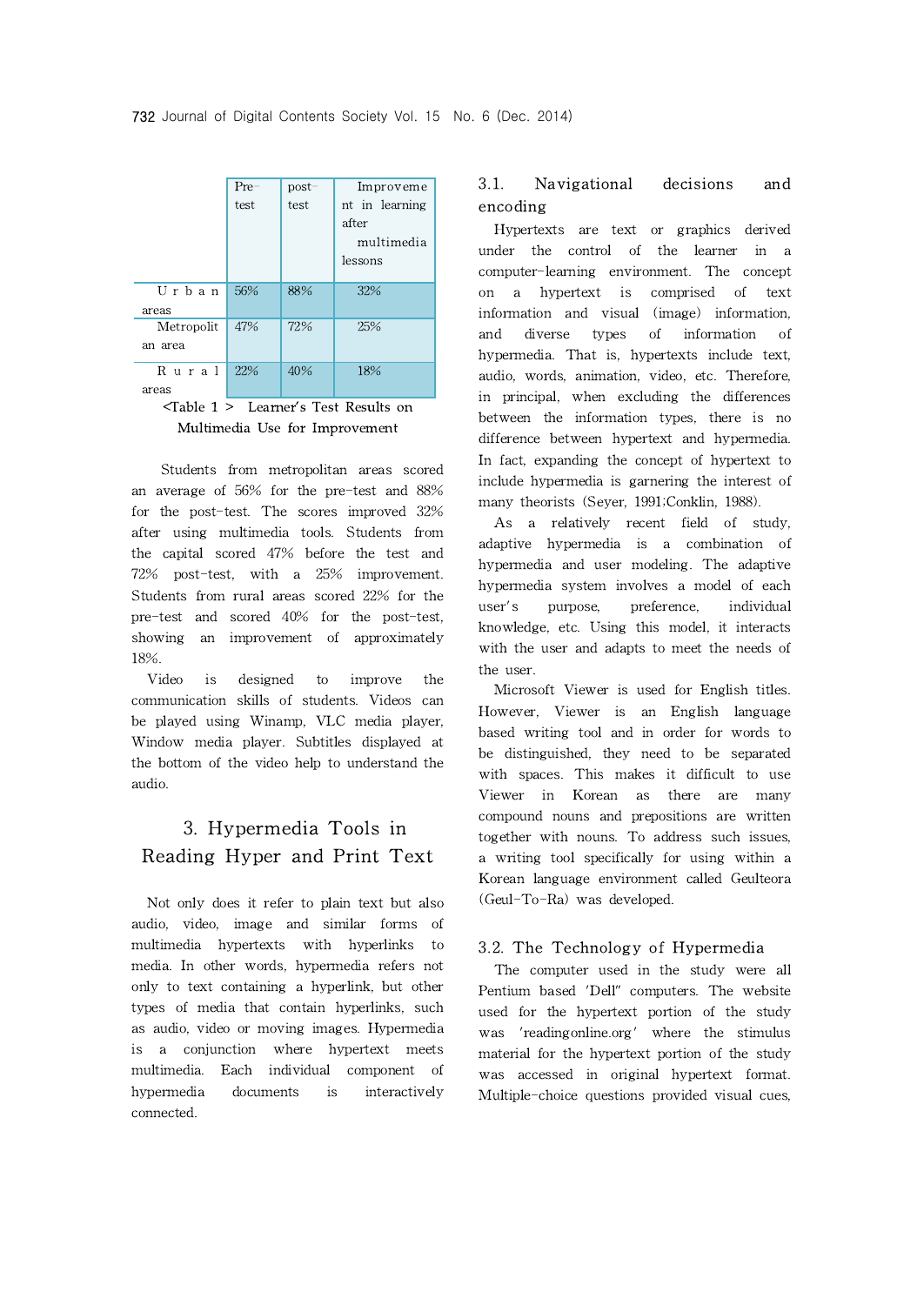promoting answer recognition.



(Figure 3) Hypermedia Technology

The variables of age and gender related to particular reading task performance on printed and hyper text were matched in order to see whether the two groups are similar. Most participants in the study for both the Printed Text Group and the Hypertext Group were in the 18-25 age bracket.

Ninety percent of the participants in the Printed Text Group were in the 18-25 age bracket while ten percent of the participants were in the 26-33 age bracket. Within the Hypertext Group, 76.7% of the participants in this group were in the 18-25 age bracket while 20% were in the 26-33 age bracket.

|           | Printed text |          | $H$ ypertext |          |
|-----------|--------------|----------|--------------|----------|
| Age       | group        |          | group        |          |
|           | %            | No.      | $\%$         | No.      |
| $18 - 25$ | 90.          | 27       | 76.          | 23       |
|           | 0            |          | 7            |          |
| $26 - 33$ | 10.          | 3        | 20.          | 6        |
|           | $\theta$     |          | $\theta$     |          |
| $34 - 41$ | 0.0          | $\Omega$ | $\Omega$     | $\Omega$ |
| 42        |              |          |              |          |
| and       | 0.0          | 0        | 3.3          | 1        |
| above     |              |          |              |          |
| Total     | 100          | 30       | 100          | 30       |
|           | $\Omega$ .   |          | .0           |          |

<Table 2> Percentage Of Respondents Within Age Intervals Of Printed And Hypertext Groups

Findings provided little if any support for improved reading on a computer screen over printed pages. Multimedia creates a reading experience that is inherently more engaging than printed materials, with its multiple symbol systems available to the new medium of electronic texts.

# 4. English learning resources using computer technology

Many studies provided guidelines for using computer technology in schools with a focus on the application of multimedia software and tools. While the resources builds on earlier material, it also provides suggestions to assist with developing school policy on using computer technology, ideas for assessment and evaluation, and ways of incorporating the multimedia contents in writing programs across the curriculum.

### 4.1 Hypertext application

Participants in World<br>25 age bracket hypertext<br>ge bracket. from one<br>text that<br>Hypertext it refers<br>oup hyperlinke Browsers provide an interface to access the Wide Web. Browsers interpret hypertext, display sites, and allow navigation from one Internet site to another. Hypertext is text that includes a pointer to other texts, and it refers to a document with various hyperlinked words together with plain text. Hypertext is a non-sequential way to display information. Using the capabilities of hyperlinks, hypertext creates spider web-like complex connections of information



(Figure 4) Hypertext using Technology Web can be explained as a client/server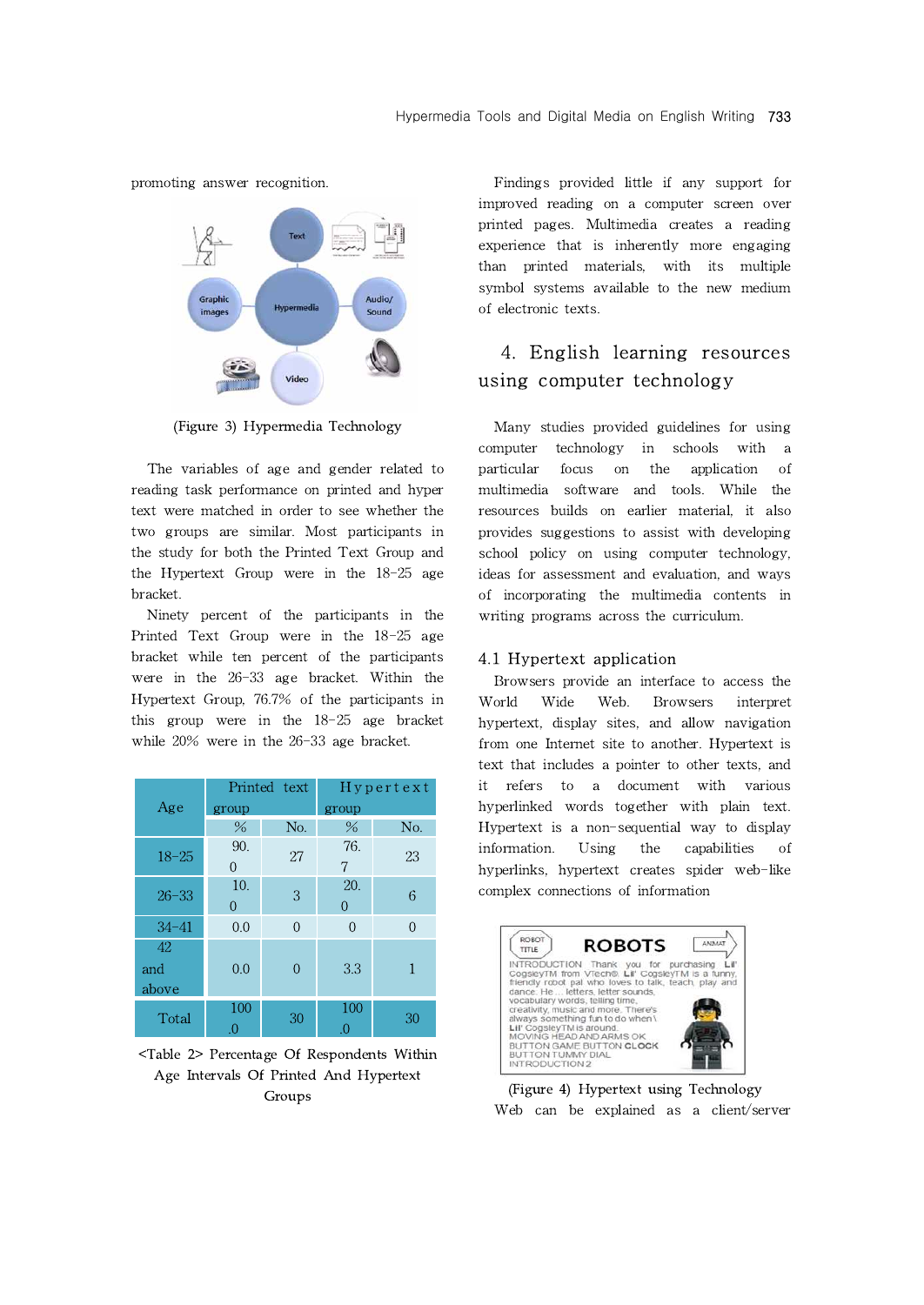hypertext system to obtain Internet information. On the Web, everything is presented in hypertext(HTML format) and uses URL to connect to other documents. Web includes not only FTP, Gopher, Telnet but also http protocol to transfer file programs.

### 4.2 Application in the writing process

There are many different types of web programs such as e-mail, electronic bulletin boards, computer discussion, real-time conversation, and the learner is able to use these tools to actively communicate with other learners or instructors, professionals. Moreover, it provides the learner with opportunities for co-operative learning, individualized feedback, and even the opportunity to internally integrate newly acquired or learned information (Dehler & Porras, 1998). Park In Woo (1998) states hypermedia-based Web is the most appropriate medium to have realized the constructivist learner theory.

The information society can be seen as controlled by the Internet, the so-called sea of current information, and various forms of multimedia; it would be difficult to find new directions and signification meaning outside of these. Hypermedia English education enables learners to independently and proactively engage in the problem solving and inquiry process. The types and mediums of hypermedia for English language education required for active interaction of professors, students and teacher's have been classified by Heinich(1996) as follows.

Non-projection media: photos, diagram, image, graph, diorama, models, etc. Projection media: slides, filmstrips, OHP, computer projection etc.Auditory media (audio media): video, film, etc. Image media (moving images, videos): video, film etc. Computer mediation instruction. Computer based multimedia and hypermedia

Of the above classifications, hypermedia is the most advanced medium and can be used effectively in each of the 6 teacher-learner methods. Hypermedia referred to in this article is integrating hypertext with multimedia.



<Table 3> Information Memory of the Senses

According to the analysis of information memory capacity of each individual sense of leaners by Sampath et al. (1990), ears retain 20%, seeing with eyes 30%, seeing with eyes and listening with ears 50%, spoken information 80%, and information spoken and experienced firsthand is retained 90%. With this considered, learning content can be best configured in detailed situations using hypermedia; the most ideal and effective educational medium.

Hypermedia refers not only to the information medium of hypertext but text, audio, video, images and various information media accessed in a non-sequential way. With such characteristics, hypermedia is convenient to locate information, and related information, for each topic and subject.

## 5. Conclusion

This study analyzes the use of multimedia tools such as audio software, PPT, flash animation, and video in English education through student questionnaires and empirical studies. Predictive analysis on teachers was conducted before and after the use of multimedia tools.

Multimedia tools have been proven to be very effective in teaching English. Students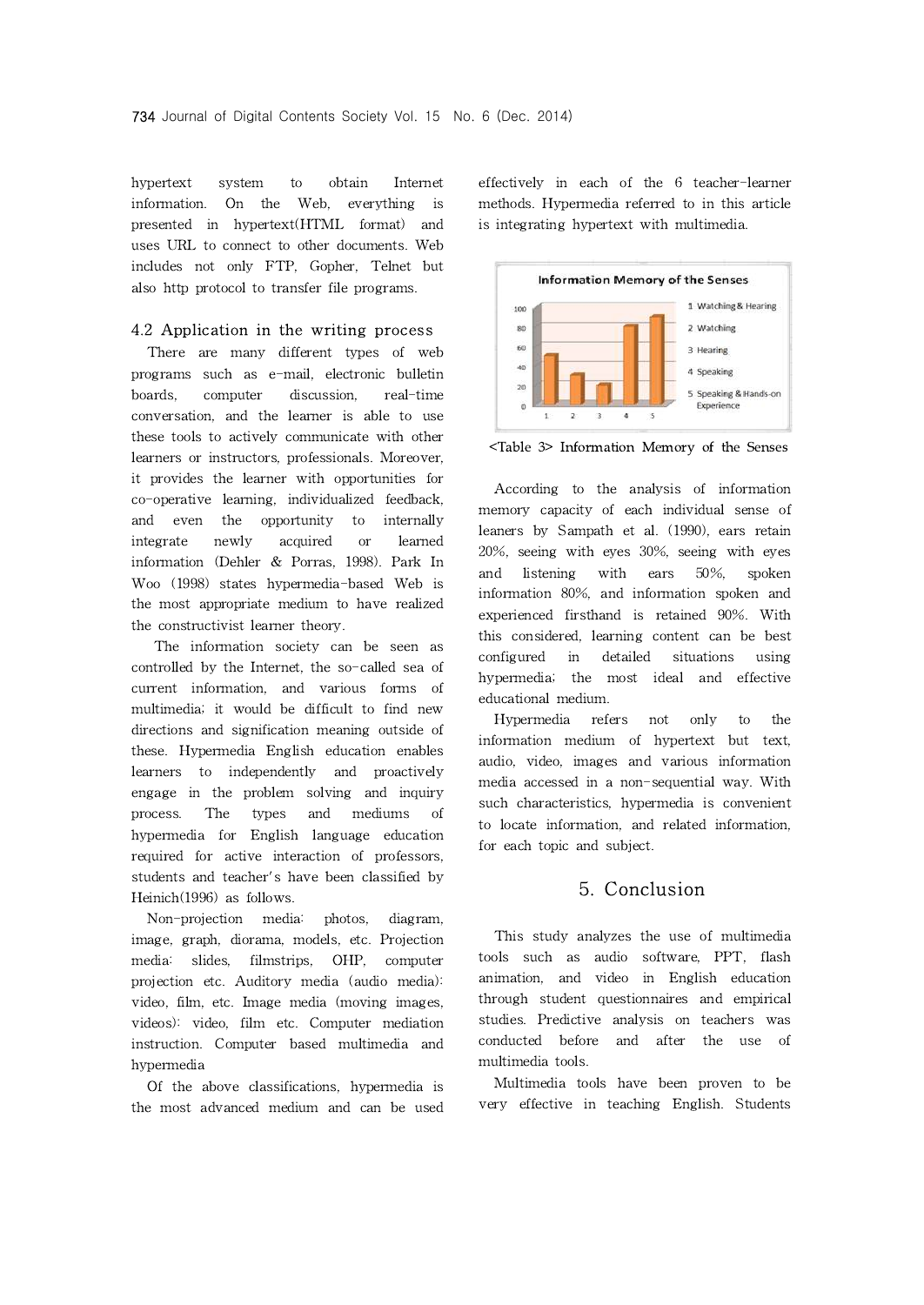living in metropolitan, capital and rural areas all improved their scores with an average of 32%, 25% and 18% respectively. In addition, excellent students, average students and below average students improved their scores 35%, 28%, and 18% respectively. On the other hand, the computer skills of excellent students, average students and below average students improved 26%, 23% and 22% respectively.

Audio streaming, PPTDMS examples and practice questions are included. Flash animation and video does not include practice questions. On the other hand, audio streaming and flash animation power point presentations are designed according to behaviorism theory, and video has been designed on the basis of behavioral and cognitive theory.

#### **References**

- [1] Awad, Selim S.; Corless, Mark W.; Merson, Richard, "Computer assisted treated for motor speech impair, " Proceedings of the 1999 16th IEEE Instrumentatio n and Measurement Technology Conference, vol. 1, pp. 595-600, 1999
- [2] Barnett, M. A. "Reading through context: How real and perceived strategies use affects L2 comprehensi on." Modern Language Journal. 72: 150-162. 1988
- [3] Dehler, C. & Porras, H. L. "Using computer mediated communication(CMC) to promote experiential learni ng in studies." Educational Technology. 38.3: 52-55. 1988
- [4] Dreyer, C. & Nel, C. "Teaching reading strategies and reading comprehension within a technology-en hanced learning environment." System. 31.3: 349-36 5. 2003
- [5] Jung, Y. S. "Effects of EFL reading strategy instructi on integrating technology for Korean university stu dents." Multimedia-Assisted Language Learning, 5. 1(2002): 32-58. 2002
- [6] Laurillard, D. M. Rethinking University Teaching:

A Framework for the Effective Use of Educational Technology. Routledge, London. 1993.

- [7] Ming-Liang Hsiao, Shih-Tsang Tang, Shuenn-Tso ng Young. A Computer based software for hearing impaired children's speech training and learning. In stitute of Biomedical Engineering, National Yang-Ming University, Taiwan. 2001.
- [8] Plass, J. "Design and evaluation of the user interface of foreign language multimedia software: A cogniti ve approach." Language Learning & Technology, 2. 1(1998): 35-45.
- [9] Shaw, Robert; Lapl ante, Phillip A.; Salinas, Jose; Riccone, Rosemarie, "Multimedia speech learning sy stem for the hearing impaired," Multimedia Tools and Applications, vol. 3, no. 1, pp. 55-70, July 1996.
- [10] Sung Ik Park. The Concept of Multimedia, the educa tional Function and the learning Environment. 1996.
- [11] Stemler, L. "Educational Characteristics of Multime dia: A Literature Review." Journal of Educational Multimedia and Hypermedia, 6(4). 1997.
- [12] Vicsi, K.; Roach, P.; Oster, A.; Kacic, Z.; Barczikay, P.; Tantos, A.; Csatari, E.; Bakcsi, Z.; Sfakianaki, A.; Multimedia, multilingual teaching and training system for children with speech impair," Internation al Journal of Speech Technology, vol. 3, no.3-4, pp.2 89-300, Dec. 2000
- [13] White, R.V. The ELT Curriculum : Design, Innovati on And Management. Oxford: Blackwell. 1988. Feb – 2009. 67-73. 2009
- [14] Young Gon Koh, Taek Kyung Lee. Hypermedia Sys tem and Information Search, Journal of Information Science. 1995